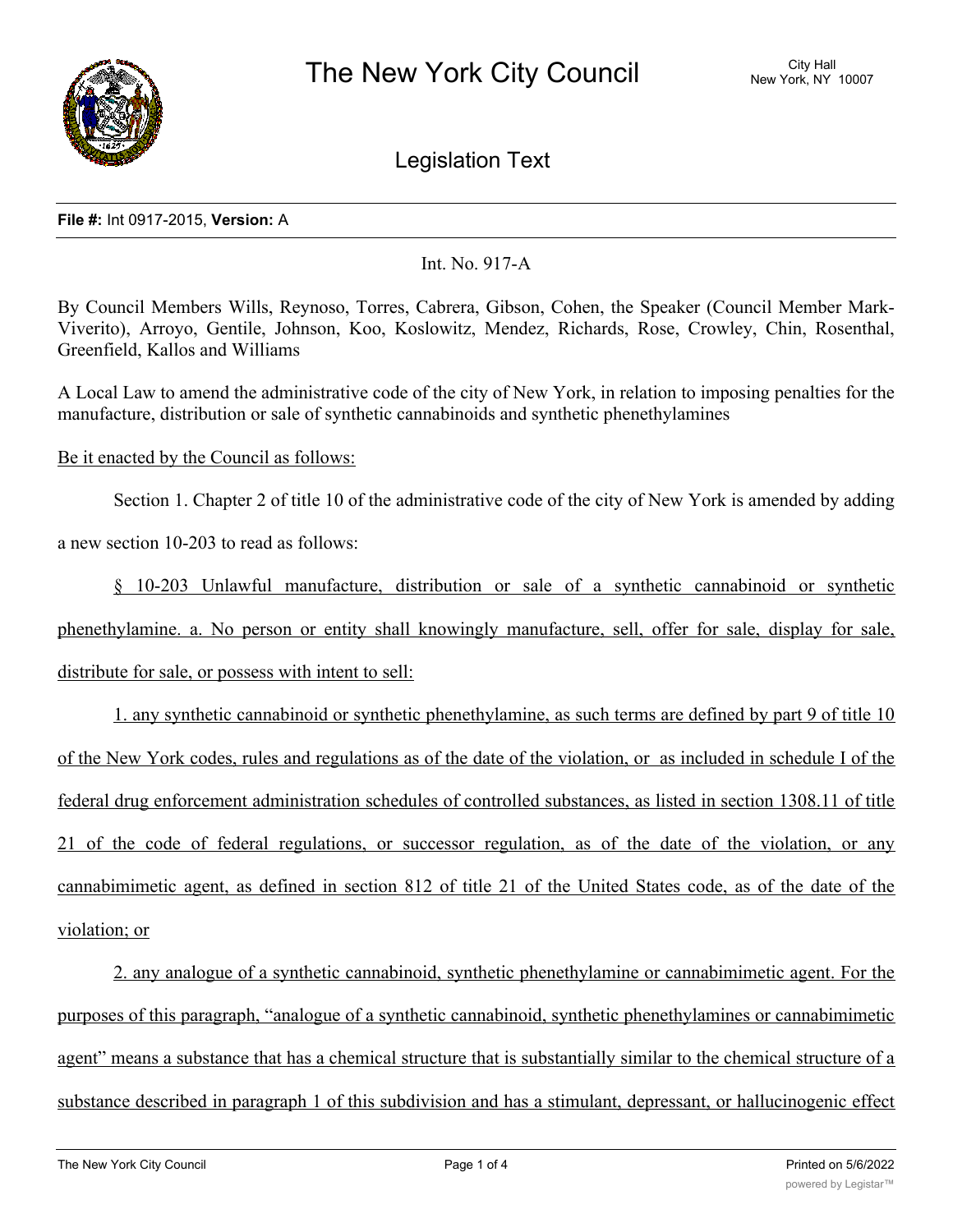on the central nervous system that is substantially similar to or greater than the stimulant, depressant, or hallucinogenic effect on the central nervous system of such a substance described in paragraph 1 of this subdivision; or

3. any substance commonly known as synthetic marijuana, K-2 or bath salts, including but not limited to a substance so identified as an embargoed product by order of the commissioner of the department of health and mental hygiene, that is represented as being intended for human consumption. Evidence of representations that a substance commonly known as synthetic marijuana, K-2 or bath salts is intended for human consumption may include, but is not limited to, oral, visual or written representations by the manufacturer, distributor or seller about the substance with regard to its nature, use or effect; or

4. any purported synthetic drug. In any proceeding commenced in connection with an alleged violation of this paragraph, it shall be necessary to prove that the purported synthetic drug was represented to be a substance described in paragraph 1, 2 or 3 of this subdivision; provided, however, that it shall not be a defense to prosecution under this section that the accused believed the purported synthetic drug to be such a substance. For the purposes of this subdivision, the term "purported synthetic drug" means a substance that, by dosage unit appearance, including color, shape and size, and by a representation, is represented to be a substance described in paragraph 1, 2 or 3 of this subdivision. Evidence of such a representation may include, but is not limited to, oral, visual or written representations by the manufacturer, distributor or seller about the substance with regard to:

(a) its price, nature, use or effect as a substance described in paragraph 1, 2 or 3 of this subdivision; or (b) its packaging in a manner normally used for substances described in paragraph 1, 2 or 3 of this

subdivision.

b. Possession of ten or more packets, individual containers or other separate units of a substance described in subdivision a of this section is presumptive evidence that the possessing person or entity is distributing such substance for sale or possesses such substances with intent to sell.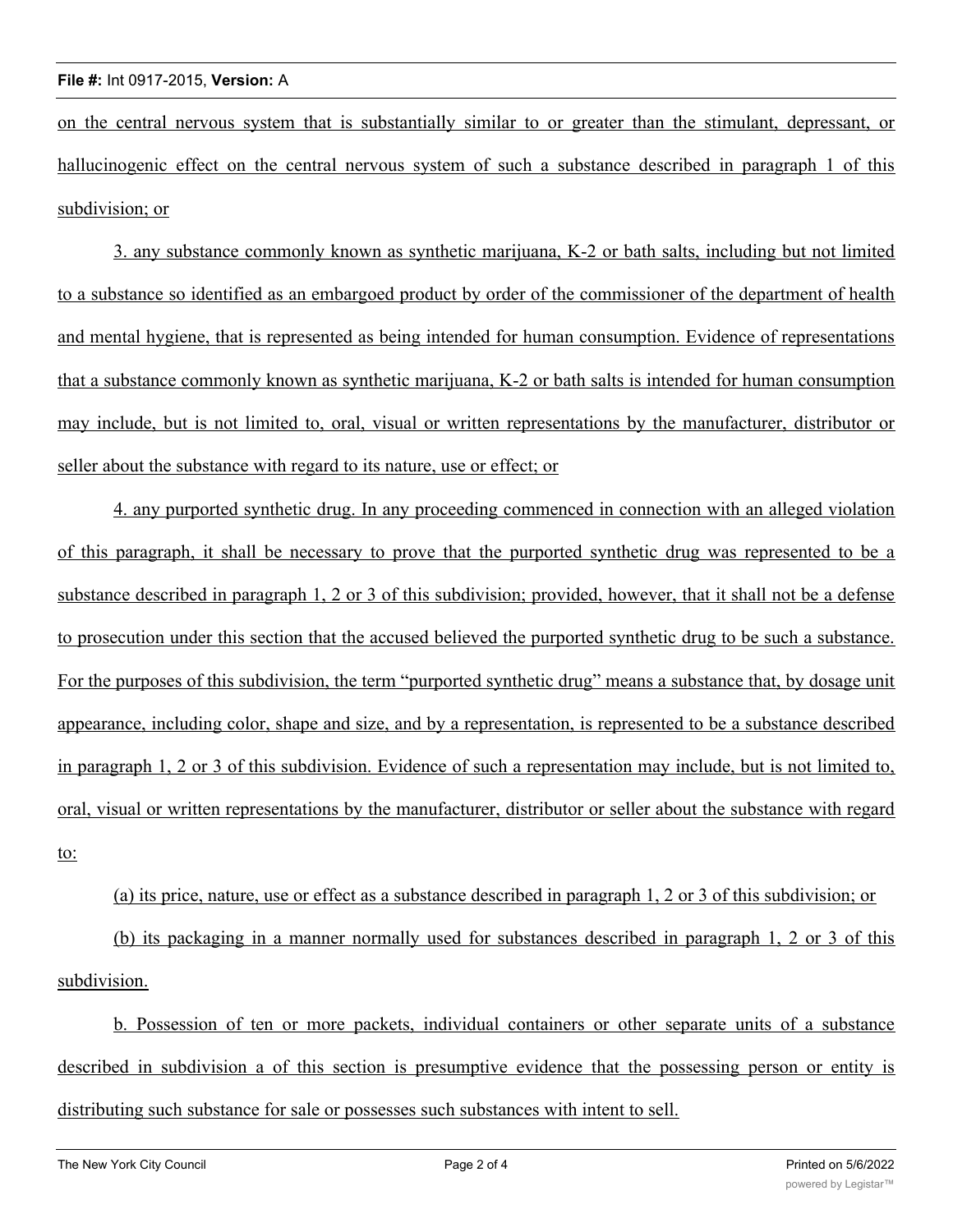## **File #:** Int 0917-2015, **Version:** A

c. Any person or entity that violates subdivision a of this section shall be guilty of a misdemeanor punishable by a fine of not more than \$5,000 or imprisonment of up to one year, or both.

d. In addition to the penalties prescribed in subdivision c of this section, any person or entity that violates subdivision a of this section shall be liable for a civil penalty of not less than \$1,000 and not more than \$10,000 recoverable in a proceeding before any tribunal established within the office of administrative trials and hearings or within any agency of the city of New York designated to conduct such proceedings, provided that upon the first such violation, and any other such violations by the same person or entity on the same day as such first violation, such person or entity shall be liable for a civil penalty of not less than \$500 and not more than \$5,000 if such violation is not in conjunction with the commission of any crime other than possession, manufacture, distribution or sale of any synthetic cannabinoid, synthetic phenethylamine, or other substance described in subdivision a of this section. The manufacture, distribution, sale, offer for sale, display for sale, or possession with intent to sell of each packet, individual container or other separate unit of substance described in subdivision a of this section shall constitute a separate violation under this subdivision, with a maximum civil liability of \$50,000 for violations in a day for a single person or entity under this subdivision.

e. Any police officer, or sheriff, undersheriff, or deputy sheriff of the city of New York, or any peace officer acting pursuant to his or her special duties may enforce the provisions of this section. A proceeding to recover any civil penalty authorized pursuant to subdivision d of this section shall be commenced by the service of a notice of violation returnable to any tribunal established within the office of administrative trials and hearings or within any agency of the city of New York designated to conduct such proceedings. The notice of violation or copy thereof when filled in and served shall constitute notice of the violation charged.

f. Whenever a police officer, or sheriff, undersheriff, or deputy sheriff of the city of New York, or any peace officer acting pursuant to his or her special duties, discovers any substance described in subdivision a being possessed in a manner that violates such subdivision, such officer is authorized and empowered to seize and take possession of such substance, which shall be destroyed or used either for law enforcement purposes or